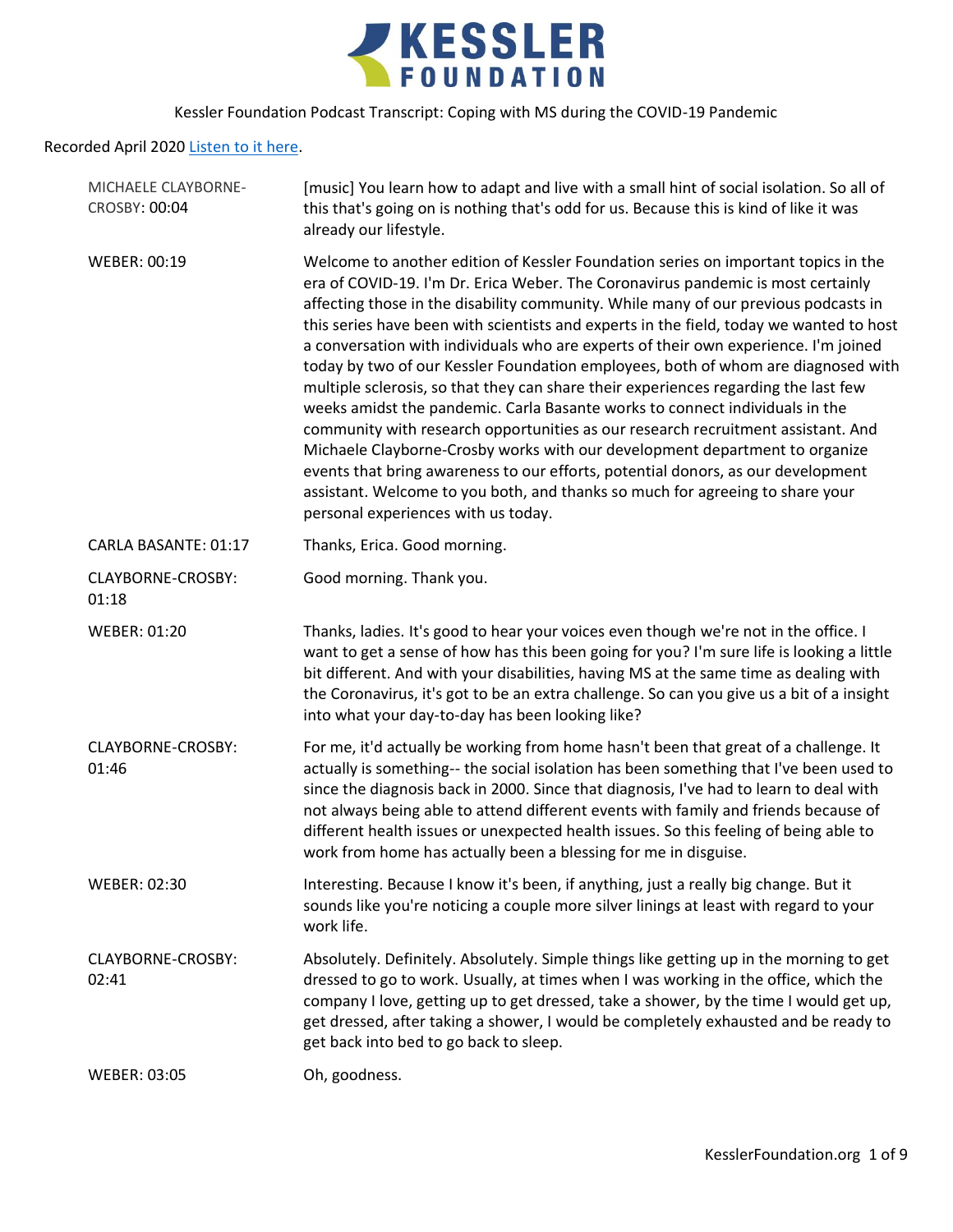

| CLAYBORNE-CROSBY:<br>03:06 | Yes. Fatigue is a big thing for individuals who are living with the diagnosis of multiple<br>sclerosis. And fatigue is something that's often hard to explain to individuals. It just<br>really does weigh you down. It make you feel like you've run a zillion miles just from<br>going to get in the shower and getting out. So when you're living with fatigue,<br>sometimes it takes everything you have and even stuff you don't really have to make<br>it from your bed to your car and then driving to your office, and then working in your<br>office all day. So being able to be here in my house working, whether it be on my<br>couch, working while I stay in the bed with a laptop, that has been a phenomenal,<br>phenomenal blessing for me personally.                                                                                                                                                                                                                                                                                                                                                                                                                                                                                                                                                                                                                                                                                                                                                                                      |
|----------------------------|--------------------------------------------------------------------------------------------------------------------------------------------------------------------------------------------------------------------------------------------------------------------------------------------------------------------------------------------------------------------------------------------------------------------------------------------------------------------------------------------------------------------------------------------------------------------------------------------------------------------------------------------------------------------------------------------------------------------------------------------------------------------------------------------------------------------------------------------------------------------------------------------------------------------------------------------------------------------------------------------------------------------------------------------------------------------------------------------------------------------------------------------------------------------------------------------------------------------------------------------------------------------------------------------------------------------------------------------------------------------------------------------------------------------------------------------------------------------------------------------------------------------------------------------------------------|
| <b>WEBER: 03:56</b>        | Well, so being able to at least maybe alter your schedule so that it fits how your<br>symptoms happen to be flaring up that day. If I understand correctly, fatigue isn't<br>really something that you can predict in MS. It kind of seems to come out of nowhere<br>sometimes.                                                                                                                                                                                                                                                                                                                                                                                                                                                                                                                                                                                                                                                                                                                                                                                                                                                                                                                                                                                                                                                                                                                                                                                                                                                                              |
| <b>BASANTE: 04:14</b>      | Yes. It comes out of nowhere on a daily basis. Especially at this time with us being<br>overly thinking about our health, with having multiple sclerosis, with having an<br>autoimmune disease, with everything that's going on, and with all the restrictions<br>that are global, national, locally. We're extra hypervigilant in regards to trying to take<br>care of ourselves. And that brings stressors in on itself. But being able to work from<br>home, it kind of helps to regulate that environment as well, because we're able to be<br>productive. And again, like Michelle said, our wonderful organization that has helped<br>to adapt to people working from home at this time has been such a rewarding<br>experience. Like Michelle said, I feel the exact same way. We don't know how we're<br>going to feel-- we don't know how we're going to feel every second of every day and<br>fatigue can hit at any time. And we can say it's the weather, we could say it's this, but<br>having, again, a compromised immune system, we're subjected to so many variables.<br>But working from home with an organization that supports you and is staying up to<br>date in regards to different ways to be productive-- like with Kessler, we are now<br>doing telestudies from home. So I am recruiting people to participate in telestudies.<br>So for me, that just adds another highlight to working from home that I'm able to be<br>productive on that level and have more people participate in studies that I know will<br>benefit them. |
| <b>WEBER: 06:14</b>        | Right. It almost sounds like you've been able to add a new layer of what your job<br>entails by recruiting for these telestudies. So I imagine that's got to feel good that<br>you're being extra productive at this point.                                                                                                                                                                                                                                                                                                                                                                                                                                                                                                                                                                                                                                                                                                                                                                                                                                                                                                                                                                                                                                                                                                                                                                                                                                                                                                                                  |
| <b>BASANTE: 06:28</b>      | It feels wonderful. And when I do speak to the people who want to participate, for<br>them, they feel like they're able to be productive in their own life because it's very<br>confusing right now for so many people. And now, they can participate in something<br>that's going to help the disability community now and in the future. So to me, that's<br>just a wonderful opportunity now with my position with working from home during<br>this time.                                                                                                                                                                                                                                                                                                                                                                                                                                                                                                                                                                                                                                                                                                                                                                                                                                                                                                                                                                                                                                                                                                 |
| <b>WEBER: 06:57</b>        | That's absolutely great. I think you're right that people kind of don't know what to do<br>at this point, and they're probably very used to being socially engaged or being able<br>to give back and have their usual routine. So perhaps participating in a telestudy<br>allows people who may be struggling a little bit with their own day-to-day to have<br>more meaning. So that's not only a great way that you've been able to remain<br>KesslerFoundation.org 2 of 9                                                                                                                                                                                                                                                                                                                                                                                                                                                                                                                                                                                                                                                                                                                                                                                                                                                                                                                                                                                                                                                                                 |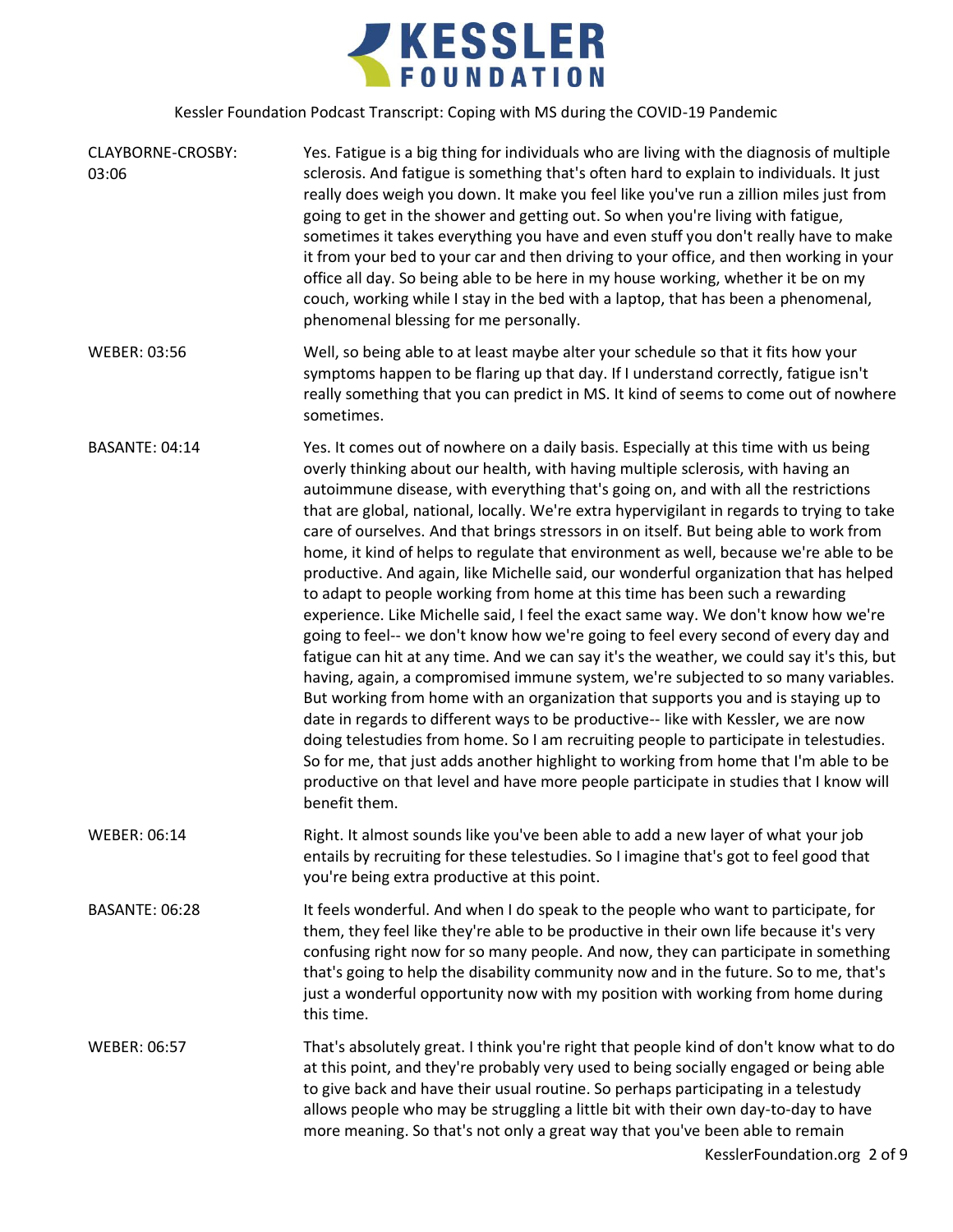

|                            | productive in your job, but also a nice way that the general community who wants to<br>give back in terms of research has been able to get by. And so, you've mentioned you<br>don't really know how you're going to feel all day long. So have you found that you've<br>been able to be more flexible with your work schedule now that you're at home?                                                                                                                                                                                                                                                                                                                                                                                                                                                                                                    |
|----------------------------|------------------------------------------------------------------------------------------------------------------------------------------------------------------------------------------------------------------------------------------------------------------------------------------------------------------------------------------------------------------------------------------------------------------------------------------------------------------------------------------------------------------------------------------------------------------------------------------------------------------------------------------------------------------------------------------------------------------------------------------------------------------------------------------------------------------------------------------------------------|
| CLAYBORNE-CROSBY:<br>07:47 | Definitely something that has been a wonderful benefit because I've learned what I<br>can and can't do since I've been here at home. What I am able to do. Sometimes I<br>need to take that break. Sometimes if I'm having migraine pain, I may need to sleep a<br>little bit longer. Sometimes I need to just rest. Sometimes, our bodies tell us, "You<br>know what? You need to slow down. You need to rest." And I'm able to do just that<br>and then get back up at 2 o'clock and do the work that I wasn't able to do in the<br>morning. Or vice versa. If I'm able to sleep all during the day and be up all night, I can<br>do all the work overnight. Our bodies really do dictate to us what our day is going to<br>be like. And unfortunately, it's not always the nine to five.                                                                |
| <b>WEBER: 08:42</b>        | Absolutely. And so you've mentioned that it's been so helpful that Kessler Foundation<br>has been supportive of this. What have you found that companies, besides Kessler<br>Foundation, can do to make sure that this is a viable option for their employees with<br>disabilities?                                                                                                                                                                                                                                                                                                                                                                                                                                                                                                                                                                        |
| CLAYBORNE-CROSBY:<br>09:03 | For me, I was always working in the office on a full-time schedule. Having the ability<br>to work from home full-time and go back to the office and get things as I need them<br>has been a blessing. It's like a God-sent for me. Because I don't have to worry about--<br>because I have an at-risk immune system, going to the office knowing that I don't<br>have to worry about running into anybody else there, getting the things that I need<br>and not having to deal with any stress, just getting what I need and then turning<br>around and coming back here, home, and finishing my work here, that has truly<br>answered so many of my prayers. In addition to still having that connection with my<br>colleagues, I have-- being able, yeah, being to email and if need be, to text-message.<br>We're still very connected. Very connected. |
| <b>WEBER: 10:06</b>        | Yes. And that communication is really, really important at this point, right?                                                                                                                                                                                                                                                                                                                                                                                                                                                                                                                                                                                                                                                                                                                                                                              |
| <b>BASANTE: 10:11</b>      | It's so wonderful. On Friday, actually we're going to be having a group meeting with<br>our staff. I check in once a week with everyone to let them know exactly what's going<br>on so that communication that the organization, that the Kessler Foundation, is<br>providing, the supporting information that the foundation is giving all of us at this<br>time is wonderful. And they're keeping us updated as to what is transpiring. I think<br>that is very important because, again, it's a very confusing time right now with<br>everyone in the world. But the fact that our organization is letting us know what is<br>happening internally with the foundation I think is wonderful.                                                                                                                                                            |
| <b>WEBER: 10:54</b>        | So from what you ladies are saying, it's been really important to be able to stay<br>connected with your organization? I know at least on the research side, we've been<br>staying in touch with our research assistants. I just had a FaceTime with a couple of<br>them before and we've been doing Zoom and phone calls and lots of emails. We have<br>a messaging system that we can sometimes use. So it's really been important. So this<br>way, everyone knows what's going on but then, still feels connected from the<br>perspective of projects, but also just from your colleagues, and having that social<br>support in the workplace that we're so accustomed to. But this really brings up that                                                                                                                                               |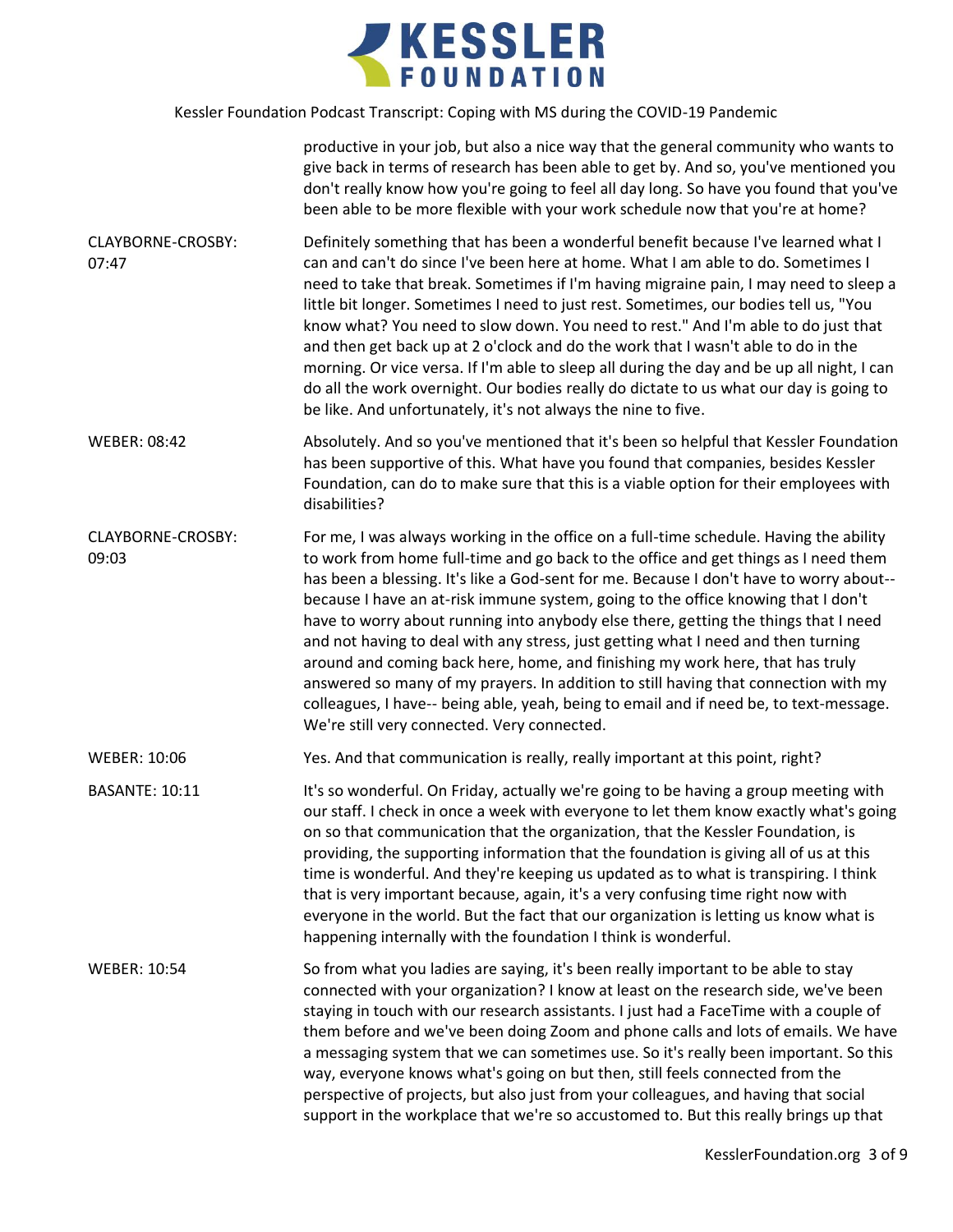

idea of social isolation that when you're quarantined, you're not in the same social circle that you used to be in. And we know that social support when you have MS is really critical in order to being able to ward off things like difficulties with mood or anxiety, and also just being able to get your needs met. So how have you guys been able to manage that social isolation piece and trying to stay connected?

- BASANTE: 12:08 I've been in touch with so many people in different areas like my church. My church has a wonderful support chain in regards to anything that's needed at this time with family members. My friends that live here locally. The moms. So we do a video chat in the morning and we send each other jokes and we talk about how bad each other looks. Yeah. The gray hair and all that [laughter]. But who cares? I own it. I'll own it. And then family. Family members that you're able to communicate with either through same FaceTime or other things. That's one way to become social. The thing is, you still have that social isolation. For me in particular, because I am not leaving, as my son says, the perimeter. Because no matter what, my personal body chemistry is susceptible to so many things that for me to take a risk to even go to the store, or anywhere, it's not worth it. I can't take that risk. So I am isolated on my own property. But to do things other than speaking with my friends and family and all that, which I started to tell you guys, I now am starting a 1000-piece puzzle. And I am reading books. And I'm still exercising although I'm adapting. I am trying to fan my vocabulary. Now, as far as learning the language, I'm trying to learn the English language. So I am doing things like that.
- BASANTE: 13:52 But it takes-- the social isolation is a different feeling. It's one that you kind of-- you acknowledge it, but you don't engage with it. And that's how I look at it. I know it's there but I am not going to engage with it. Because there's way too many things that I can do while I'm alone. I may not be creative, I may not write a song, I may not do that, but I am determined to finish this 1000-piece puzzle.

WEBER: 14:21 Sounds like you are well on your way.

BASANTE: 14:23 Yeah.

WEBER: 14:25 You've been able to really stay engaged and keep yourself busy, whether that's with new avenues for social outlets. Because I don't know about you guys, but I know that we've had FaceTime and Zoom and all of these platforms before, but I never really thought to use them because my social needs were generally getting met elsewhere. So now, there's all these new avenues that people can use and I wonder how much of that may still continue even after things return a little bit back to normal.

CLAYBORNE-CROSBY: 15:00 I will tell you, the family, my in-laws and my personal family, we've been utilizing the Zoom a lot for family meetings once a week. And my husband and I have decided that after this is done, if we're not going to have the family meetings on Zoom, then we're going to definitely have Sunday dinners and kind of take it back to what's really important. And making sure that we spend time with one another. Because it has definitely brought the family and true friendship closer together. Because I do find myself checking on people. "How are you? Is everything okay? What's going on? How's your mom? How's your dad?" Reaching out, and not just telephone-call reaching out, but seeing people's face.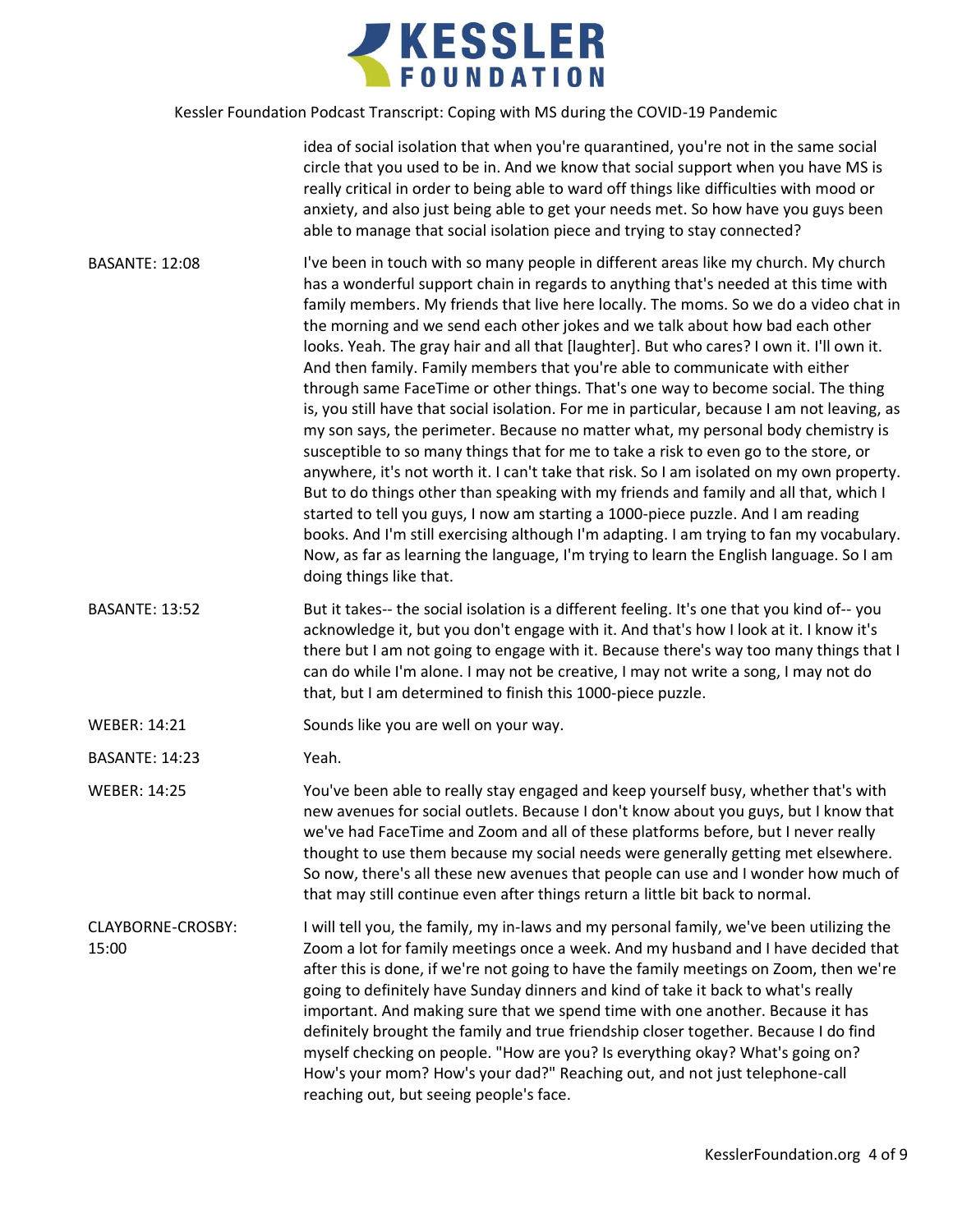

| <b>BASANTE: 15:51</b>      | Yeah. You could also look at Facebook and other forums that people are<br>communicating on with the social interaction. More people are interacting than ever.<br>I know Mark Zuckerberg is very happy. But it's also that social interaction layer, then<br>you can message, you can also do that [FaceTime?] as well. So there's so many<br>different avenues that people are now learning about and hoping that this is going to<br>continue. Just like the doctor's appointments, telehealth programs that they have<br>now too. There's different support groups out there as well that people can<br>participate in.                                                                                                                                                                                                                                                                                                                                                                      |
|----------------------------|-------------------------------------------------------------------------------------------------------------------------------------------------------------------------------------------------------------------------------------------------------------------------------------------------------------------------------------------------------------------------------------------------------------------------------------------------------------------------------------------------------------------------------------------------------------------------------------------------------------------------------------------------------------------------------------------------------------------------------------------------------------------------------------------------------------------------------------------------------------------------------------------------------------------------------------------------------------------------------------------------|
| <b>WEBER: 16:35</b>        | And I'm glad you brought that up, Carla. I was wondering, how is it then for you just<br>managing your MS symptoms since all these began? How have medical appointments<br>been, and getting medications? All that.                                                                                                                                                                                                                                                                                                                                                                                                                                                                                                                                                                                                                                                                                                                                                                             |
| <b>BASANTE: 16:49</b>      | I had an appointment with my neurologist yesterday. And it was wonderful. And I was<br>able to accomplish what was needed with my prescription that I do have to take at<br>this time. And it was fine. And I hope this continues in the future. I really, really do. I<br>understand that there are going to be appointments. We have to have blood work up<br>done. He's going to have to see you physically to see what your [inaudible] looks like,<br>and different things. But for somebody who needs just an appointment where they<br>don't have to see the doctor, I think it's a wonderful thing. So right now, for me<br>personally, it's good, but I can't do a tele physical therapy. So for me, the fact that I<br>can't go to physical therapy as needed, that's probably one of my things that has<br>affected me the most. Nothing set up for physical therapy. But the other doctors'<br>appointments are going well. I really have to admit that I'm very thankful for them. |
| CLAYBORNE-CROSBY:<br>17:56 | That's good to hear Carla, because for me, I am-- actually on Monday, I have a<br>schedule for a pain institute doctor's appointment. And they had to cancel it. Because<br>of all of the stuff going on with COVID-19, they're having some difficulty getting in<br>touch with the medical insurance department to pre-approve me going to get the<br>pain shots that I needed. So, unfortunately, there is good sides to it-- because I did<br>with my neurologist, I did have a telehealth appointment with my neurologist and<br>that was fabulous. I am going to get my infusion next Friday. That's wonderful. But on<br>the downside, another office that handles my pain issues couldn't get in touch with<br>my insurance to get me approved to get the trigger point injections that I need to<br>help me with my pain spot. So there is-- it's almost like a balance is kind of needed, so<br>to speak.                                                                              |
| <b>WEBER: 19:04</b>        | Right. And you can only imagine right now that insurance companies are just as<br>swamped. So it's understandable, but you still need to get your medical and pain<br>needs [inaudible] that.                                                                                                                                                                                                                                                                                                                                                                                                                                                                                                                                                                                                                                                                                                                                                                                                   |
| CLAYBORNE-CROSBY:<br>19:18 | Definitely. But, hey, you look at it and for me personally, when you're living with the<br>diagnosis of multiple sclerosis, you kind of-- and it's not really a good thing, but you<br>kind of learn to live with the pain. And you deal with it.                                                                                                                                                                                                                                                                                                                                                                                                                                                                                                                                                                                                                                                                                                                                               |
| <b>BASANTE: 19:33</b>      | Yeah. There's no doubt-- there's never a day where you're not in pain or weird<br>discomfort, so to say. But having it for over 20-something years, I often say that it's<br>like a sister. Some days she wants to do stuff, other days she's like, "No. I just want to<br>stay on the couch. I don't feel good." And then there's other days where you're like, "<br>Come on. we can do this. We could do this together." I don't hate my MS because it's                                                                                                                                                                                                                                                                                                                                                                                                                                                                                                                                      |
|                            | KesslerFoundation.org 5 of 9                                                                                                                                                                                                                                                                                                                                                                                                                                                                                                                                                                                                                                                                                                                                                                                                                                                                                                                                                                    |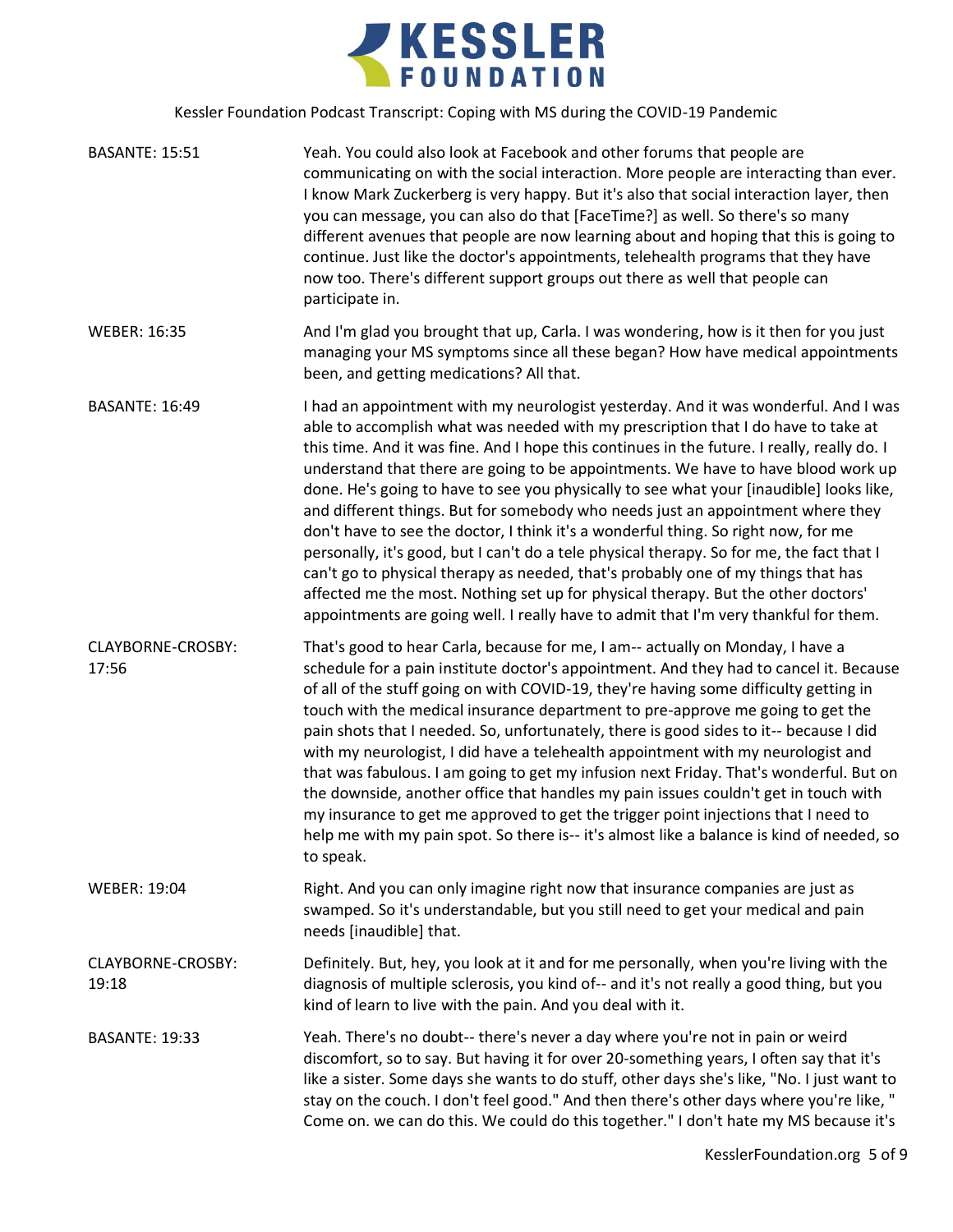

|                            | part of who I am. So I have to work with it at all times. But sometimes, it's very<br>difficult to work with it. So that's why I said it's like having a sister at times. Because<br>you want to work together with it. But it has its limits of what you're able to do at the<br>time of a flare or a relapse. So, again, it just-- you have to work with it on a daily basis<br>even though you have no idea what's going to happen.                                                                                                                                                                                                                                                                                                                                                                                                                                                                                                                                                                                                                                                                                                                                                                                                                                 |
|----------------------------|------------------------------------------------------------------------------------------------------------------------------------------------------------------------------------------------------------------------------------------------------------------------------------------------------------------------------------------------------------------------------------------------------------------------------------------------------------------------------------------------------------------------------------------------------------------------------------------------------------------------------------------------------------------------------------------------------------------------------------------------------------------------------------------------------------------------------------------------------------------------------------------------------------------------------------------------------------------------------------------------------------------------------------------------------------------------------------------------------------------------------------------------------------------------------------------------------------------------------------------------------------------------|
| <b>WEBER: 20:39</b>        | Carla, I love that analogy. It's just so well put. And it really hones in on that identity<br>piece and also the struggle, but I think it probably gets you to a better place of<br>acceptance where you're seeing this as something you need to join with in order to<br>move forward rather than rail against, because it's going to be with you regardless.                                                                                                                                                                                                                                                                                                                                                                                                                                                                                                                                                                                                                                                                                                                                                                                                                                                                                                         |
| <b>BASANTE: 21:06</b>      | Yeah. I can't hate it because it's part of who I am. So that's what has gotten me<br>through understanding and accepting my diagnosis of multiple sclerosis.                                                                                                                                                                                                                                                                                                                                                                                                                                                                                                                                                                                                                                                                                                                                                                                                                                                                                                                                                                                                                                                                                                           |
| CLAYBORNE-CROSBY:<br>21:23 | Getting to that point, definitely meditation and mindfulness helps you get to that<br>point. Because it's not always easy. Don't get me wrong. It takes years. I too have had<br>this diagnosis for 20-plus years. And it isn't easy in the beginning, but everything that<br>everyone is going through now with this [inaudible] place and everything, it kind of<br>becomes natural for us. Because when you're diagnosed and when you're no longer<br>able to do the physical things that you used to be able to do before you lost eyesight<br>or before you had a problem with walking, or before you had a [inaudible] ailment<br>that was brought upon you because of the diagnosis of multiple sclerosis, you learned<br>how to live with a small hint of social isolation. So all of this that's going on is nothing<br>that's odd for us. Because this is kind of like was already our lifestyle. We already kind<br>of have become masters of how to live with this type of lifestyle. Because this is<br>almost like our norm. So this is odd for everybody else, yes, but for us, this is our<br>norm. This is our everyday living.                                                                                                                       |
| <b>BASANTE: 22:48</b>      | Absolutely. I mean, I lost the ability to drive long distances. And I would drive all the<br>way down to Cape May, LBI, upto Connecticut. I love to drive. I no longer drive long<br>distances because I know what may happen with having MS, with having different<br>issues that may happen between [inaudible] my legs, I opted not to drive long<br>distances anymore. So like Michelle was just saying, it is part of our life. It's being<br>isolated but not being able to drive because of an illness, that's a whole different<br>ballpark. That's only tapping into meditating and mindfulness. I'm such a proponent<br>on that. It's a mind and body. So if your body is fighting against itself, the mind can<br>help regulate it. Although we know [inaudible] with MS, we don't know what they're<br>going to hit or what nerves they're going to affect. But I'm inclined as far as<br>mindfulness with calmness and just really being in the moment. I think that's a<br>wonderful thing. And it's moments like that, being able to channel that strength that<br>has gotten me through losing the ability to drive long distances. But it is such a form<br>of isolation to a certain degree that I never expected. But it's my life, so I accept it. |
| <b>WEBER: 24:26</b>        | So you've both spoken about the importance of mindfulness and meditation and<br>finding ways that keep your life as low-stressed as possible, keeping your mood calm<br>and stable. Are you finding that that has been able to get you through this challenge<br>right now, the pandemic? And is this something that you would recommend to other<br>people whether or not they have MS or a different disability?                                                                                                                                                                                                                                                                                                                                                                                                                                                                                                                                                                                                                                                                                                                                                                                                                                                     |
| <b>BASANTE: 24:56</b>      | Absolutely.                                                                                                                                                                                                                                                                                                                                                                                                                                                                                                                                                                                                                                                                                                                                                                                                                                                                                                                                                                                                                                                                                                                                                                                                                                                            |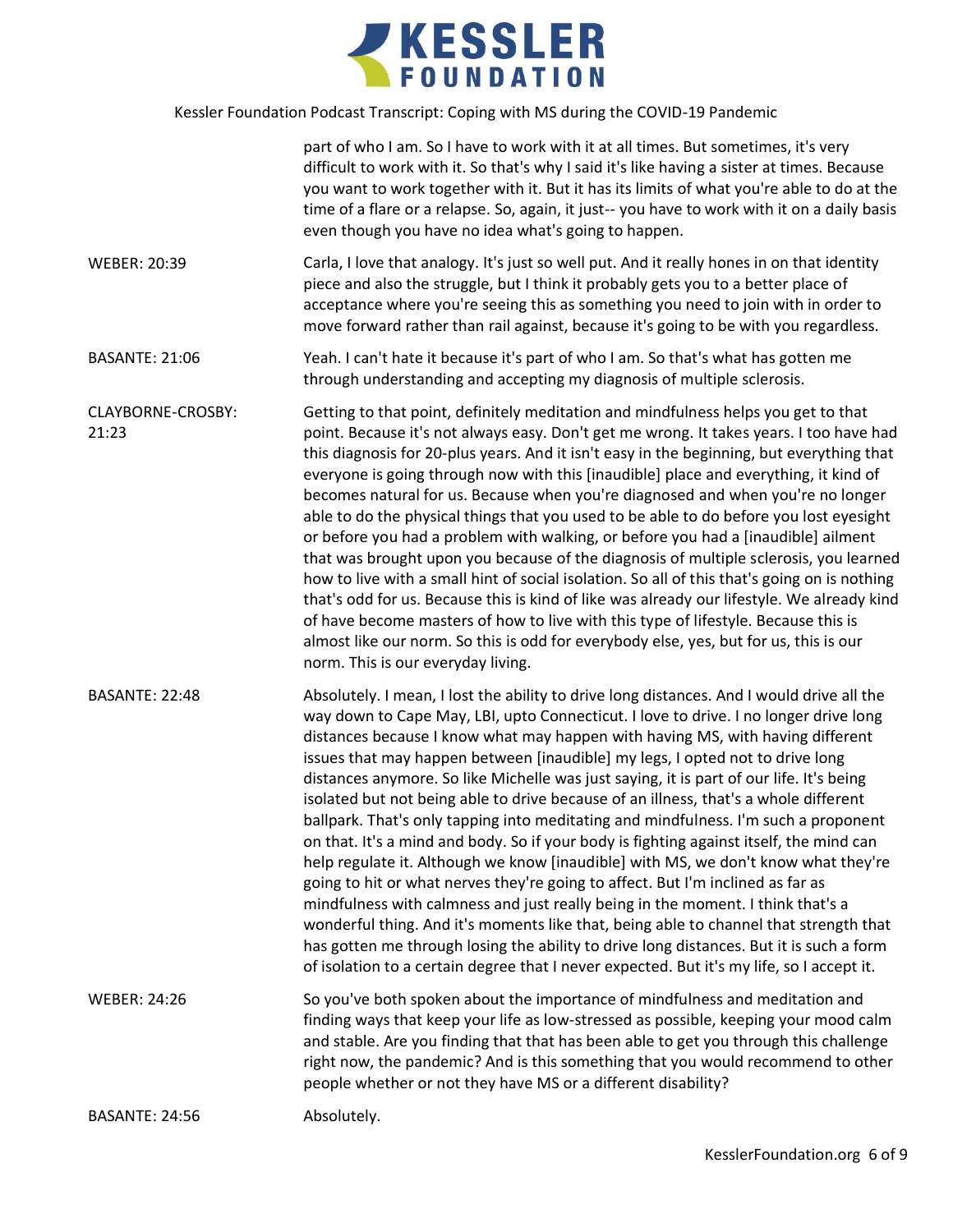

| CLAYBORNE-CROSBY:<br>24:58 | I'm trying to get my son who is in college and has to finish this semester at home. So<br>he has such stress and frustration because now he's living at home with his mom. So<br>it's a whole new world for him. And I keep saying, "Please, you need to meditate. You<br>need--" I send him links. Sometimes I don't even say it. I just randomly will send him<br>links. And the other day, he admitted he did it. And I am like, "It will help you to get to<br>a better homeostasis." Oh, without a doubt. Without a doubt. When I was first<br>diagnosed, the first thing that the neurologist said to me-- I was still working in<br>corporate America. And the first thing he said was, "Michelle, I know that you're<br>making a lot of money and I know money is great. However, stress is a silent killer.<br>You need to get out of corporate America." And I was like, "Oh. Oh." Because I was<br>young. I was in my 20s. And I was 25 when I was diagnosed. And I was in corporate<br>America doing my thing, thought that I was living the good life, making tons of<br>money. However, he was right. Stress, truly, is a silent killer. I got all super involved<br>with yoga, the shock recleansing, the meditation. Oh, my goodness. Yes. Because<br>people don't even realize that stress is-- oh, my goodness. It can totally change your<br>world and not for the good. If you can manage the stress that is trying to come and<br>take over your life-- I watch the TV, I watch the news. I call my grandmother, she tells<br>me, "I had a headache, my blood pressure went up because I'm watching this stuff on<br>the television." And I'm like, "Grandma, turn the television off." You know? |
|----------------------------|------------------------------------------------------------------------------------------------------------------------------------------------------------------------------------------------------------------------------------------------------------------------------------------------------------------------------------------------------------------------------------------------------------------------------------------------------------------------------------------------------------------------------------------------------------------------------------------------------------------------------------------------------------------------------------------------------------------------------------------------------------------------------------------------------------------------------------------------------------------------------------------------------------------------------------------------------------------------------------------------------------------------------------------------------------------------------------------------------------------------------------------------------------------------------------------------------------------------------------------------------------------------------------------------------------------------------------------------------------------------------------------------------------------------------------------------------------------------------------------------------------------------------------------------------------------------------------------------------------------------------------------------------------------------------------------------------------------------|
| <b>BASANTE: 26:54</b>      | Yeah. No need. I'm a big proponent on turning the TV off these days. There is no need<br>at this point for certain news stories [inaudible]. That does affect you. But the thing is,<br>the body can't differentiate between good stress and bad stress. The stress that we're<br>feeling right now from confusion, it-- I don't know how to explain it. It's a certain<br>numbness that it brings you. I always have MS symptoms. I always feel pins and<br>needles from my fingertips to my toes. Electric shock going down my back. All of that.<br>But when I mean a numbness, because your body doesn't-- it's like in a constant fight<br>or flight reaction. Because your mind is so confused as to how to process everything.<br>So that's why the mindfulness and the meditation is so key. Because then you can<br>relax your thoughts and that will carry on a reverb into your body. And that's why it's<br>so important. And not just with people who have autoimmune diseases. I think it<br>would benefit everyone, everyone in this world. That's why when I saw how badly my<br>son was stressing out-- plus, he's helping me at home now. He's my caretaker right<br>now. So that's another stress that he was not expecting. So for him to start to adapt<br>the mindfulness, I could see him relaxing better. And I think more people should<br>address that. Because it's not hippy-ish. It's a wonderful health benefit. And that's<br>what they need to say. It's a health benefit.                                                                                                                                                                                                             |
| <b>WEBER: 28:34</b>        | It sounds like these things that you've each described that have helped you cope with<br>your MS for all these years are great ways to cope with stress during this pandemic<br>for people with disabilities or just the general population. Because we're all kind of<br>thrown into this world that we don't recognize and our usual coping strategies and<br>supports may really not be as accessible. But something as-- I don't want to say that<br>it's simple and that it's easy, but it's-- you don't need very many resources or space to<br>be able t practice things like mindfulness and meditation. And even just maintaining<br>your mood and your diet, and trying to exercise in any way that you can given our<br>limitations, these sorts of strategies that you've been able to use and perfect over the<br>years are, I'm sure, coming in really handy for you both right now. That they're not                                                                                                                                                                                                                                                                                                                                                                                                                                                                                                                                                                                                                                                                                                                                                                                                    |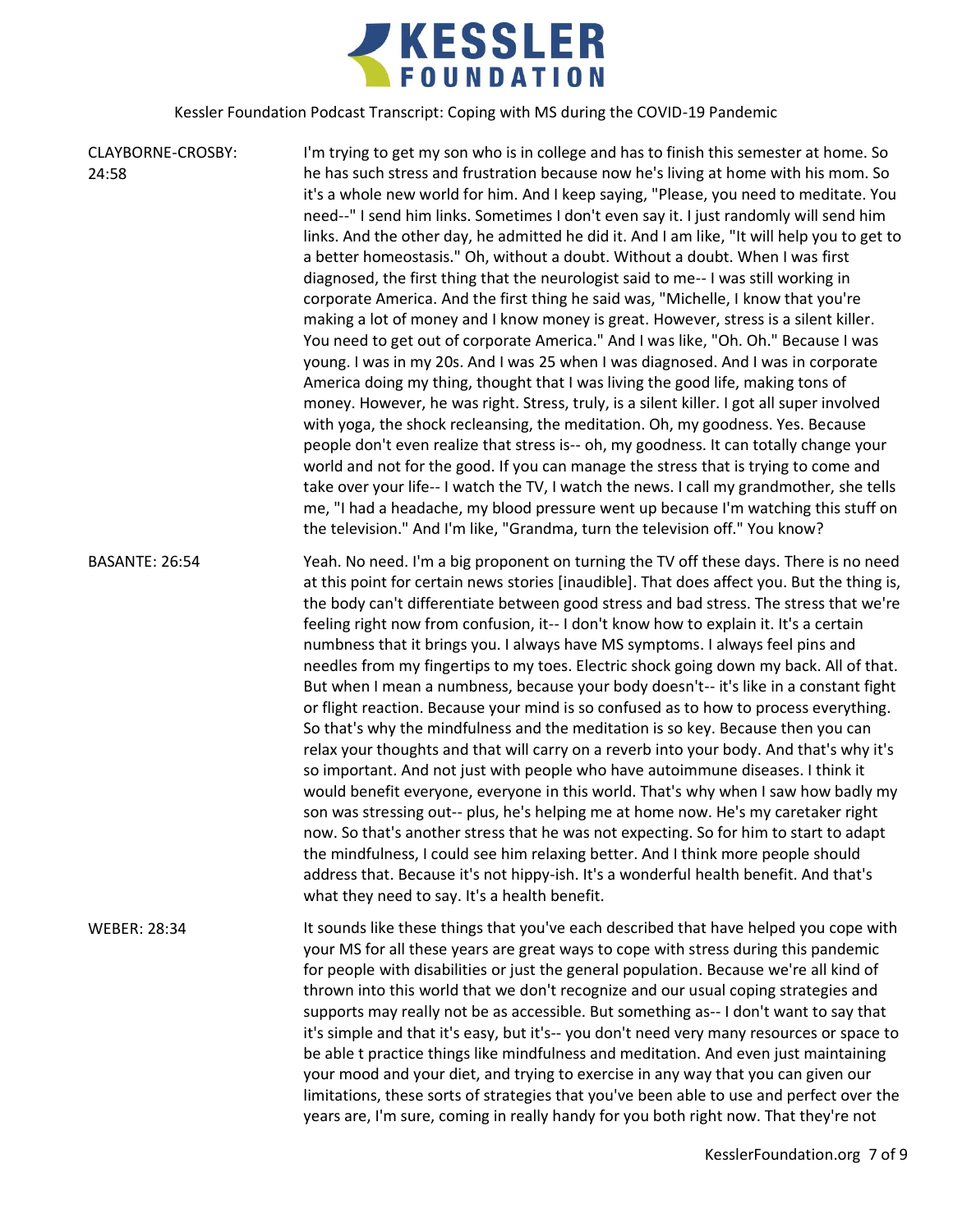

|                            | necessarily new practices that you have to learn amidst all this stress. They're things<br>that you're already very used to doing, and it will serve you really well.                                                                                                                                                                                                                                                                                                                                                                                                                                                                                                                                                                                                                                                                                                                                                                                                                                                                                                                                                                                                                                                                                                                     |
|----------------------------|-------------------------------------------------------------------------------------------------------------------------------------------------------------------------------------------------------------------------------------------------------------------------------------------------------------------------------------------------------------------------------------------------------------------------------------------------------------------------------------------------------------------------------------------------------------------------------------------------------------------------------------------------------------------------------------------------------------------------------------------------------------------------------------------------------------------------------------------------------------------------------------------------------------------------------------------------------------------------------------------------------------------------------------------------------------------------------------------------------------------------------------------------------------------------------------------------------------------------------------------------------------------------------------------|
| <b>BASANTE: 29:50</b>      | Yes. Yes.                                                                                                                                                                                                                                                                                                                                                                                                                                                                                                                                                                                                                                                                                                                                                                                                                                                                                                                                                                                                                                                                                                                                                                                                                                                                                 |
| <b>WEBER: 29:52</b>        | So you've both described a lot of great healthcare strategies that have been very<br>effective for you. What other sorts of resources have you found helpful for living with<br>your MS generally, and things that community can reach out and look for right now<br>when they're most in need.                                                                                                                                                                                                                                                                                                                                                                                                                                                                                                                                                                                                                                                                                                                                                                                                                                                                                                                                                                                           |
| CLAYBORNE-CROSBY:<br>30:12 | I know that within National Multiple Sclerosis Society, they have the MS navigator<br>that can help you see different things in your area in regards to different groups. I also<br>know that some self-help groups on their own are still continuing to communicate<br>with each other. So if someone has information or any--- I mean, not information, any<br>questions, I think the National MS Society's navigator is a beneficial tool. Most<br>definitely.                                                                                                                                                                                                                                                                                                                                                                                                                                                                                                                                                                                                                                                                                                                                                                                                                         |
| <b>WEBER: 30:44</b>        | That's a great suggestion and we'll make sure that that gets included in our program<br>notes so you can easily access that. And I believe also probably there are a number of<br>social media, Facebook groups that would be great places to get information and also<br>share what works for you. Because if-- let's say there's been a struggle that you've<br>been experiencing that you were able to find a viable solution to, it'd be great to pass<br>the information on to others who might benefit from it as well.                                                                                                                                                                                                                                                                                                                                                                                                                                                                                                                                                                                                                                                                                                                                                             |
| <b>BASANTE: 31:16</b>      | Oh, absolutely. And the MS groups that are on Facebook, I belong to several of them.<br>That's another way to be able to engage in communication with other people while<br>you're in isolation. Because the main thing is, you never want anyone to feel alone. So<br>in regards to reaching out to family and friends or church or groups or social media,<br>know that there always are people there and resources available. But definitely, I<br>think that's a wonderful-- via social media as well.                                                                                                                                                                                                                                                                                                                                                                                                                                                                                                                                                                                                                                                                                                                                                                                |
| CLAYBORNE-CROSBY:<br>31:54 | I'm just [inaudible]. I'm thinking about how even though physically you may not be<br>together, next to one another, but even if we are physically near someone and we're<br>wearing a mask, we're still [inaudible]. At this point, I want to remind people that we<br>are all still in this together. We are all still dealing with this. Whether we're diagnosed<br>with lupus or multiple sclerosis or living with autism. No matter what it is. If we're<br>perfectly healthy, if we have sinus issues, whatever the case may be, right now, the<br>whole world is dealing with this COVID-19 issues. So we all have something in<br>common. And knowing that we're together and we are all one and dealing with the<br>same issue can make sure that people know that they're not alone. We are all trying<br>to weather the storm together and if there's anybody who ever, ever feels like they're<br>alone, there are so many telephone numbers out there for depression. Because<br>depression is definitely something that easily slip into in times like these. And I<br>definitely want to make sure that everybody knows that you're not alone. We're<br>dealing with the same thing as everybody else is. And please know that it's just going<br>to get better from here. |
| <b>WEBER: 33:36</b>        | That's a great way to end our time with you ladies. Thank you so much for sharing<br>your experience and your wisdom and staying strong during this time. You give a<br>great face to those living with MS. So we really appreciate your willingness to open up<br>to us and our listeners today. [music] Thank you so much.                                                                                                                                                                                                                                                                                                                                                                                                                                                                                                                                                                                                                                                                                                                                                                                                                                                                                                                                                              |